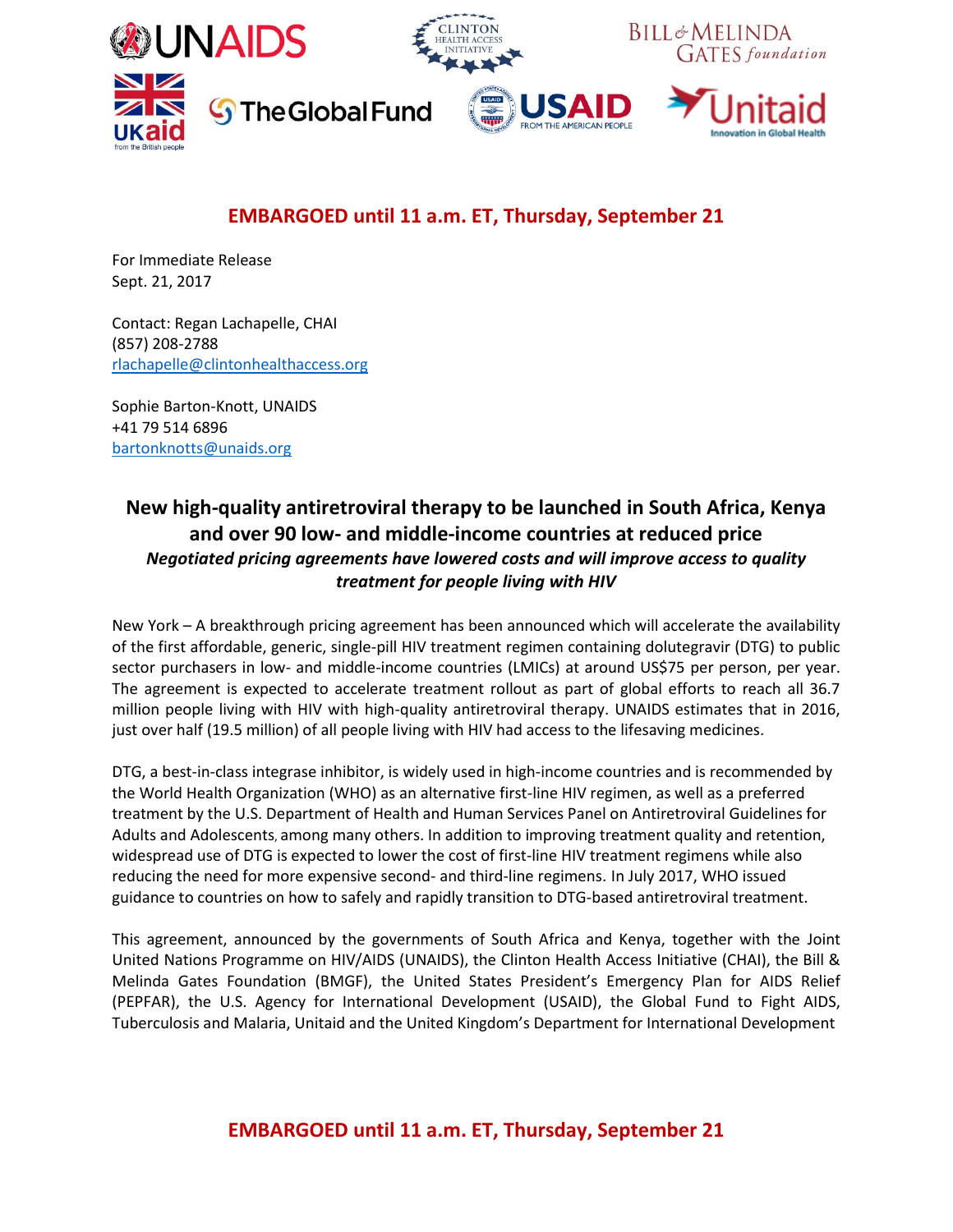

(DFID), with Mylan Laboratories Limited and Aurobindo Pharma, takes an important step toward ensuring the availability of worldwide high-quality treatment for HIV.

"This agreement will improve the quality of life for millions of people living with HIV," said UNAIDS Executive Director Michel Sidibé. "To achieve the 90-90-90 treatment targets, newer, affordable and effective treatment options must be made available—from Baltimore to Bamako—without any delay."

WHO Director-General, Dr. Tedros Adhanom stated, "WHO welcomes this agreement which will make it possible to reach millions of people with better, more affordable and durable HIV drugs. This will save lives for the most vulnerable, bringing the world closer to the elimination of HIV. We congratulate South Africa, Kenya, CHAI and others on this landmark agreement. WHO will support countries in the safe introduction and a swift transition to this game-changing new treatment."

This one pill, once-a-day generic fixed-dose combination of tenofovir disoproxil fumarate, lamivudine, and dolutegravir (TLD) was developed by Mylan and Aurobindo under licensing agreements from ViiV Healthcare, the original developer of DTG. Mylan and Aurobindo both recently received tentative approval from the U.S. Food and Drug Administration (FDA) for their products under the United States PEPFAR program. Clinical studies demonstrated that treatment regimens that use DTG result in more rapid suppression of viral load, fewer side effects, and greater potency against drug resistance than current regimens used in LMICs.

"I am excited about this innovative agreement which will allow the government of South Africa to accelerate the introduction of the dolutegravir-based fixed-dose combination which will greatly benefit our patients due to its superior therapeutic qualities," said Minister of Health of South Africa Dr. Aaron Motsoaledi. "The considerable price reductions could yield savings of up to US\$900 million over the next six years for us, which means that we can initiate additional patients on treatment with the same amount of resources. Ramping up treatment with good viral suppression will enable us to reach HIV epidemic control more quickly. We are aiming at launching the new tender in April 2018."

"In the antiretroviral therapy guidelines launched in July 2016, the Ministry of Health made provisions for use of newer antiretroviral medicines such as dolutegravir," said Dr. Cleopa Mailu, Cabinet Secretary of Health in Kenya. "Research has shown that dolutegravir offers better tolerability, fewer adverse drug reactions, fewer drug interactions, and higher genetic barrier to resistance. It is with this in mind that, in July this year, Kenya approved its inclusion in the National ART Program."

"The Global Fund is excited to be part of this great initiative that will help us save more lives," said Marijke Wijnroks, Interim Executive Director of the Global Fund. "As we strive to end HIV as an epidemic, we are committed to supporting people affected by diseases to access better products."

The BMGF, with the support of CHAI, recently completed ceiling price agreements with Mylan and Aurobindo with the goal of accelerating the availability of the new fixed-dose combination to the public sector in over 90 LMICs at reduced pricing. The agreements, which set an upper price limit for TLD, are by some estimates expected to save public sector purchasers over US\$1 billion over the next six years.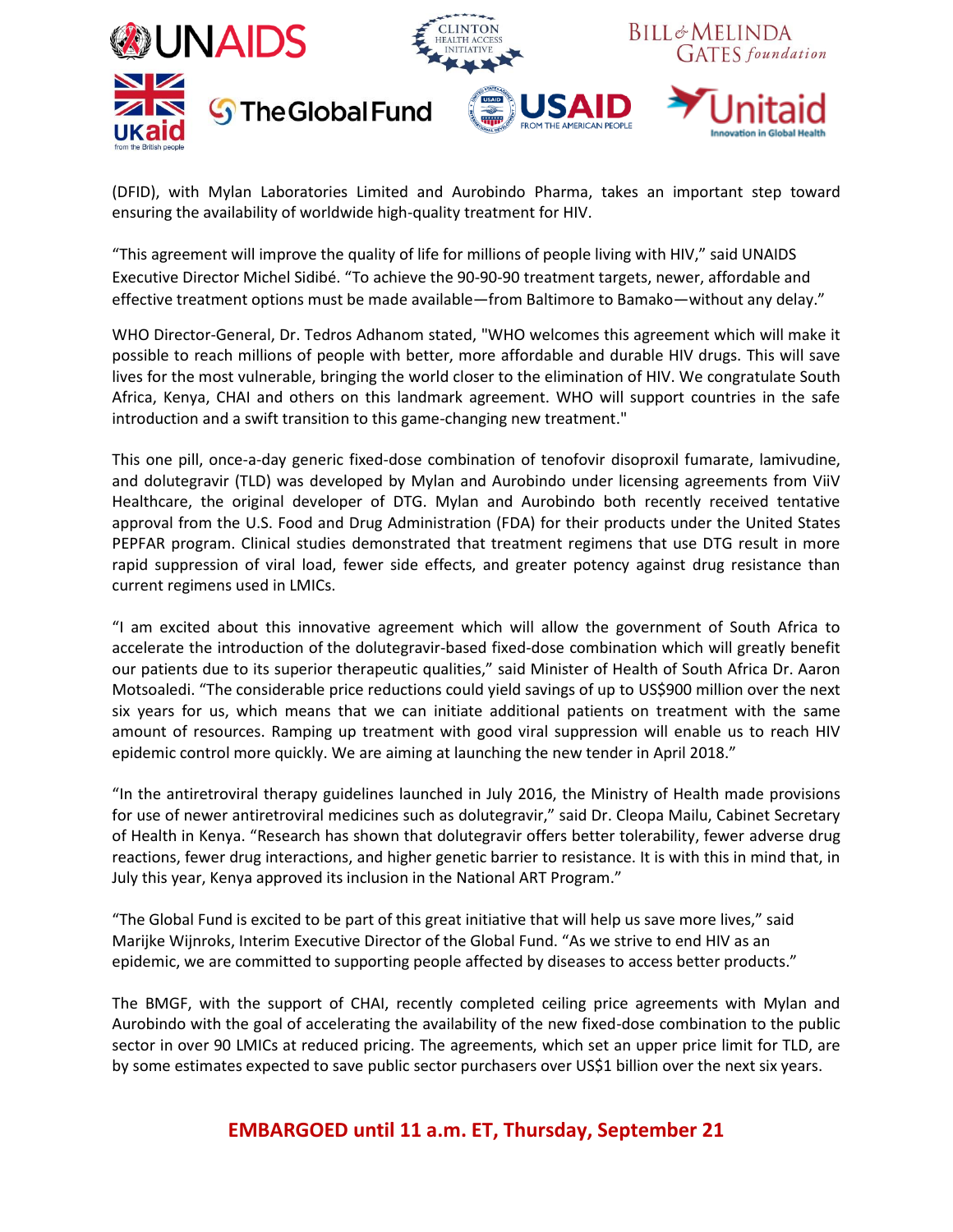

"As a doctor with deep, personal experience of the heartache and despair caused by HIV and AIDS, I'm excited by the prospect of bringing better treatment to more people than ever before," stated BMGF CEO Sue Desmond-Hellmann. "This unprecedented new partnership - the largest of its kind ever seen in global health - will transform millions of lives by making a highly-effective drug more affordable to countries with the largest numbers of people living with HIV. The Bill & Melinda Gates Foundation is uniquely placed to help in this endeavor - and I'm delighted that our investment will give millions more people a shot at leading a healthy, productive life."

Ministries of Health and program managers should anticipate being able to order TLD in 2018 at around a projected average price of US\$75 per patient, per year. Further pricing details are available upon request to Mylan or Aurobindo. The ceiling price agreements apply to purchases for public sector use in all 92 countries covered under ViiV Healthcare's dolutegravir licensing agreement, representing over 90 percent of people in LMICs currently living with HIV.

To build momentum for TLD and familiarize healthcare workers with the drug in resource-limited settings, Unitaid partnered with CHAI beginning in late 2016 to make generic DTG single tablets available in three early adopter countries: Kenya, Nigeria, and Uganda. Partnering with WHO, USAID, and the Ministries of Health, this innovative initiative is giving countries an opportunity to improve treatment offerings for their patients while also generating critical evidence on the use of DTG in certain populations, including pregnant women and tuberculosis (TB) co-infected patients.

"Unitaid's investments have laid the foundation for the ground-breaking introduction of TLD at an affordable price," said Lelio Marmora, Unitaid's Executive Director. "Through our catalytic work we are overcoming barriers, thereby enabling countries like Kenya to access the latest HIV treatments on the market."

"This groundbreaking agreement will help improve the lives of millions of patients by reducing costs and increasing availability of a one pill, once daily fixed-dose-combination including dolutegravir," stated Ira Magaziner, CEO of CHAI. "This drug combination is better tolerated and more effective and will lead to improved health outcomes by ensuring that fewer HIV patients develop drug resistance and that more remain on treatment."

###

### **About UNAIDS**

The Joint United Nations Programme on HIV/AIDS (UNAIDS) leads and inspires the world to achieve its shared vision of zero new HIV infections, zero discrimination and zero AIDS-related deaths. UNAIDS unites the efforts of 11 UN organizations—UNHCR, UNICEF, WFP, UNDP, UNFPA, UNODC, UN Women, ILO, UNESCO, WHO and the World Bank—and works closely with global and national partners towards ending the AIDS epidemic by 2030 as part of the Sustainable Development Goals. Learn more at [unaids.org](http://www.unaids.org/) and connect with us on [Facebook,](http://www.facebook.com/UNAIDS) [Twitter,](http://twitter.com/#!/UNAIDS) [Instagram](http://instagram.com/unaidsglobal) an[d YouTube.](https://www.youtube.com/user/UNAIDS)